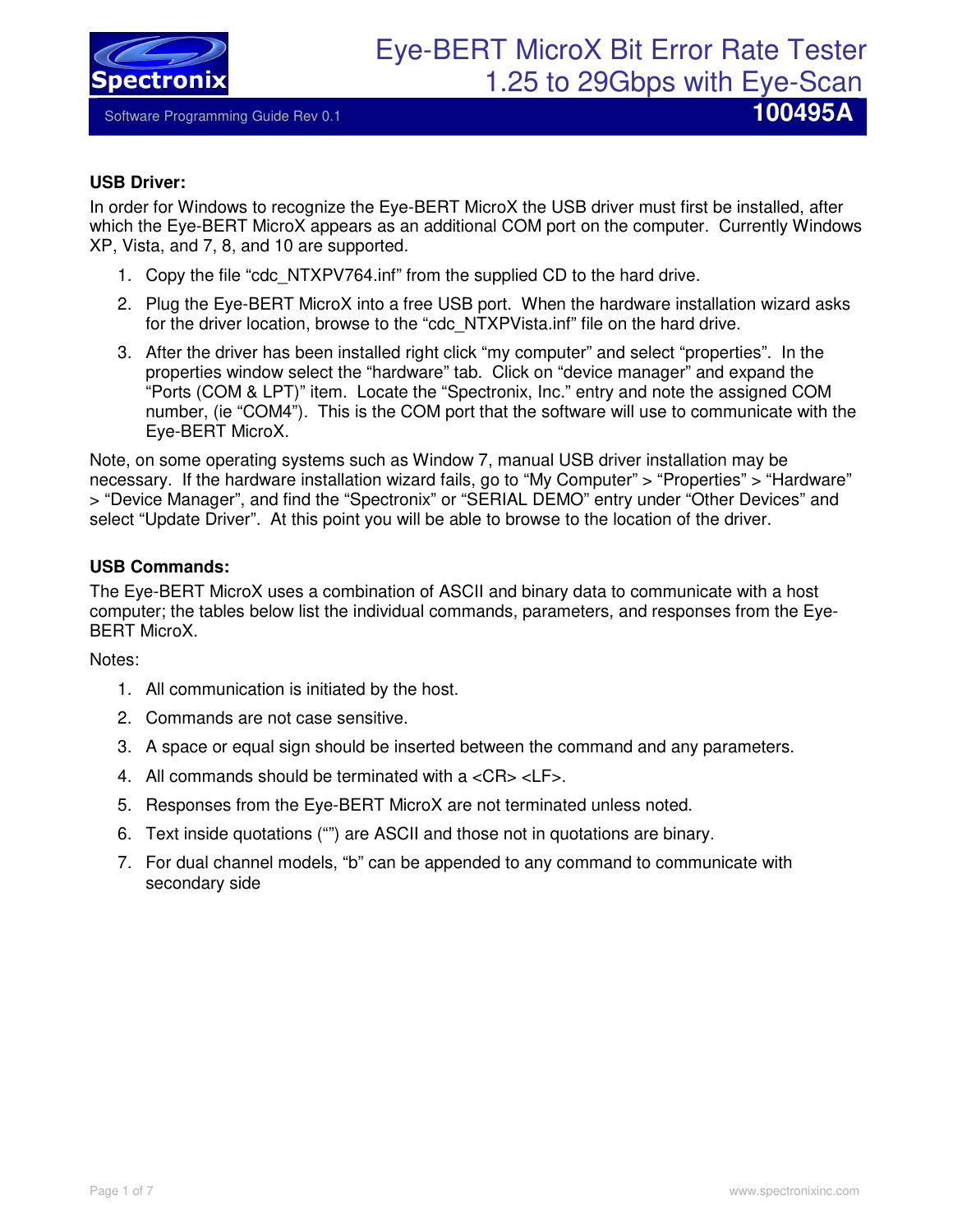

| <b>Get Unit Information</b>                |                                                                                             |
|--------------------------------------------|---------------------------------------------------------------------------------------------|
| Command:                                   | Parameters:                                                                                 |
| $"$ ?"                                     | (none)                                                                                      |
| Response:                                  | Parameters:                                                                                 |
| Unit name                                  | $^{\prime\prime}$<br>"Eye-BERT MicroX:                                                      |
| <b>Firmware Version</b>                    | (H. H)                                                                                      |
| <b>Transceiver Vendor</b>                  | (string, up to 18 characters)                                                               |
| <b>Transceiver Serial</b><br><b>Number</b> | (string, up to 18 characters)                                                               |
| <b>Termination</b>                         | $<$ cr> $<$ lf>                                                                             |
| Notes:                                     | Useful for identifying the unit type when multiple units are used<br>with the same computer |

| Set the wavelength (V 2.0 and above) |                                |
|--------------------------------------|--------------------------------|
| Command:                             | Parameters:                    |
| "SetWL"                              | "#### . ##" (Wavelength in nm) |
| Response:                            | Parameters:                    |
| (none)                               |                                |
| Notes:                               | Example: "setwl 1550.12"       |

| Set the data rate |                                          |
|-------------------|------------------------------------------|
| Command:          | Parameters:                              |
| "SetRate"         | "########" (Bit Rate in Kbps)            |
| Response:         | Parameters:                              |
| (none)            |                                          |
| Notes:            | Example: "setrate 1250000" for 1.25Gbps) |

| Set the pattern (generator and detector) |                         |
|------------------------------------------|-------------------------|
| Command:                                 | Parameters:             |
| "SetPat"                                 | "0" (Low power standby) |
|                                          | "7" (PRBS $2^{7}$ -1)   |
|                                          | "9" (PRBS $2^9$ -1)     |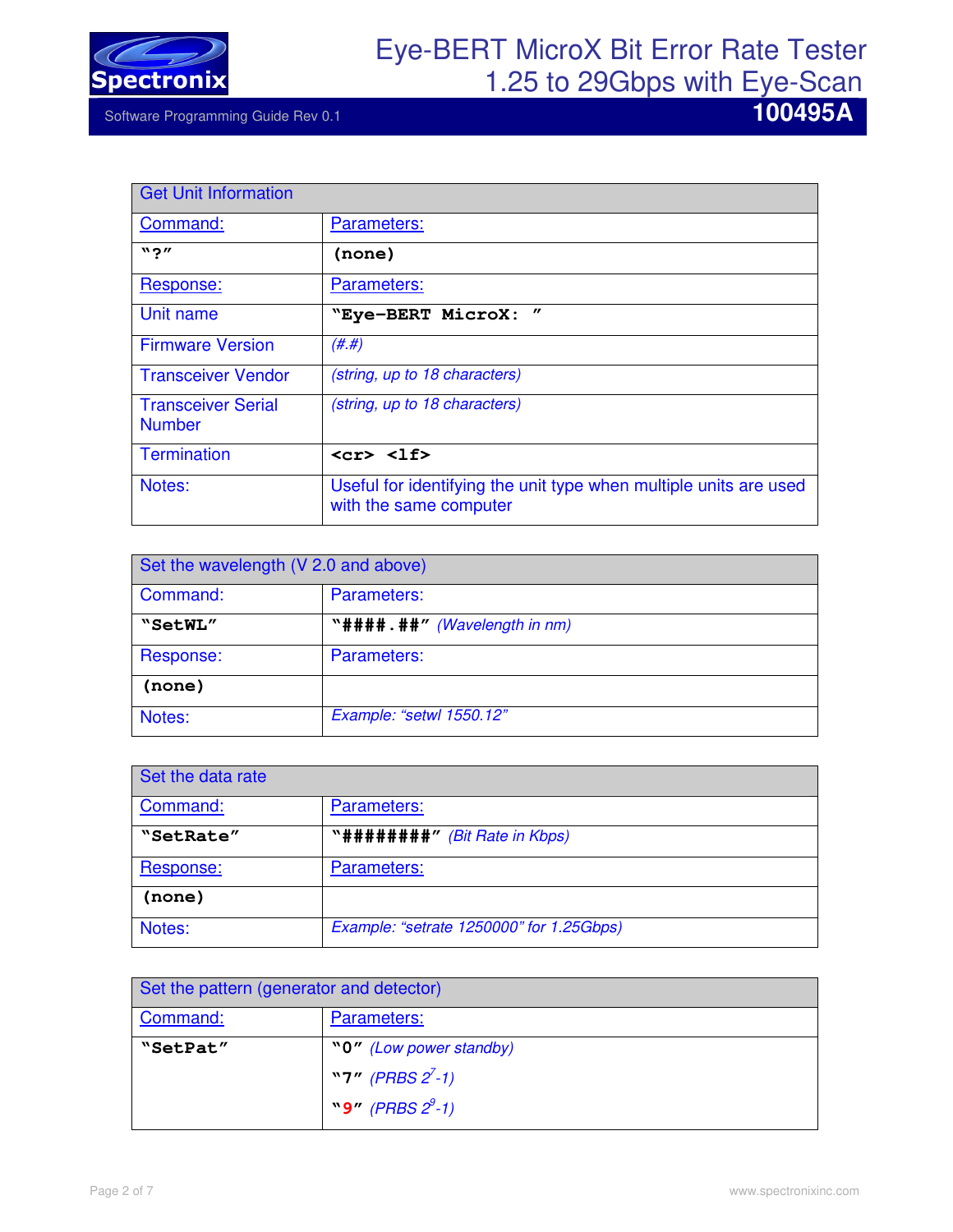

# Eye-BERT MicroX Bit Error Rate Tester

1.25 to 29Gbps with Eye-Scan

|           | "1" (PRBS $2^{11}$ -1)                                            |
|-----------|-------------------------------------------------------------------|
|           | "5" (PRBS $2^{15}$ -1)                                            |
|           | "2" (PRBS $2^{23}$ -1)                                            |
|           | "3" (PRBS $2^{31}$ -1)                                            |
|           | $\mathbf{N8''}$ (PRBS $2^{58}$ -1)                                |
|           | $\degree$ 6" (PRBS $2^{63}$ -1)                                   |
|           | "L" (Loop-back: data on the input is retransmitted on the output) |
| Response: | Parameters:                                                       |
| (none)    |                                                                   |
| Notes:    | Example: "setpat 31" generates a PRBS2 <sup>31</sup> pattern.     |

| Turn Transceiver Laser on / off |                                         |
|---------------------------------|-----------------------------------------|
| Command:                        | Parameters:                             |
| "TX"                            | "0"<br>(laser off)<br>"1"<br>(laser on) |
| Response:                       | Parameters:                             |
| (none)                          |                                         |
| Notes:                          | Example: "tx 1" turns the laser on      |

| Reset error counters, BER, and test timers |                           |
|--------------------------------------------|---------------------------|
| Command:                                   | Parameters:               |
| "Reset"                                    | (none)                    |
| Response:                                  | Parameters:               |
| (none)                                     |                           |
| Notes:                                     | Resets either side A or B |

| <b>Get Transceiver Register Information and Values</b> |                                                                                                                                                                  |
|--------------------------------------------------------|------------------------------------------------------------------------------------------------------------------------------------------------------------------|
| Command:                                               | Parameters:                                                                                                                                                      |
| "SFP"                                                  |                                                                                                                                                                  |
| Response:                                              | Parameters:                                                                                                                                                      |
| SFP information                                        | (ASCII text formatted information about the SFP including: Vendor,<br>Model, Serial Number, Power Levels, and data from both the ID and<br>Diagnostic registers) |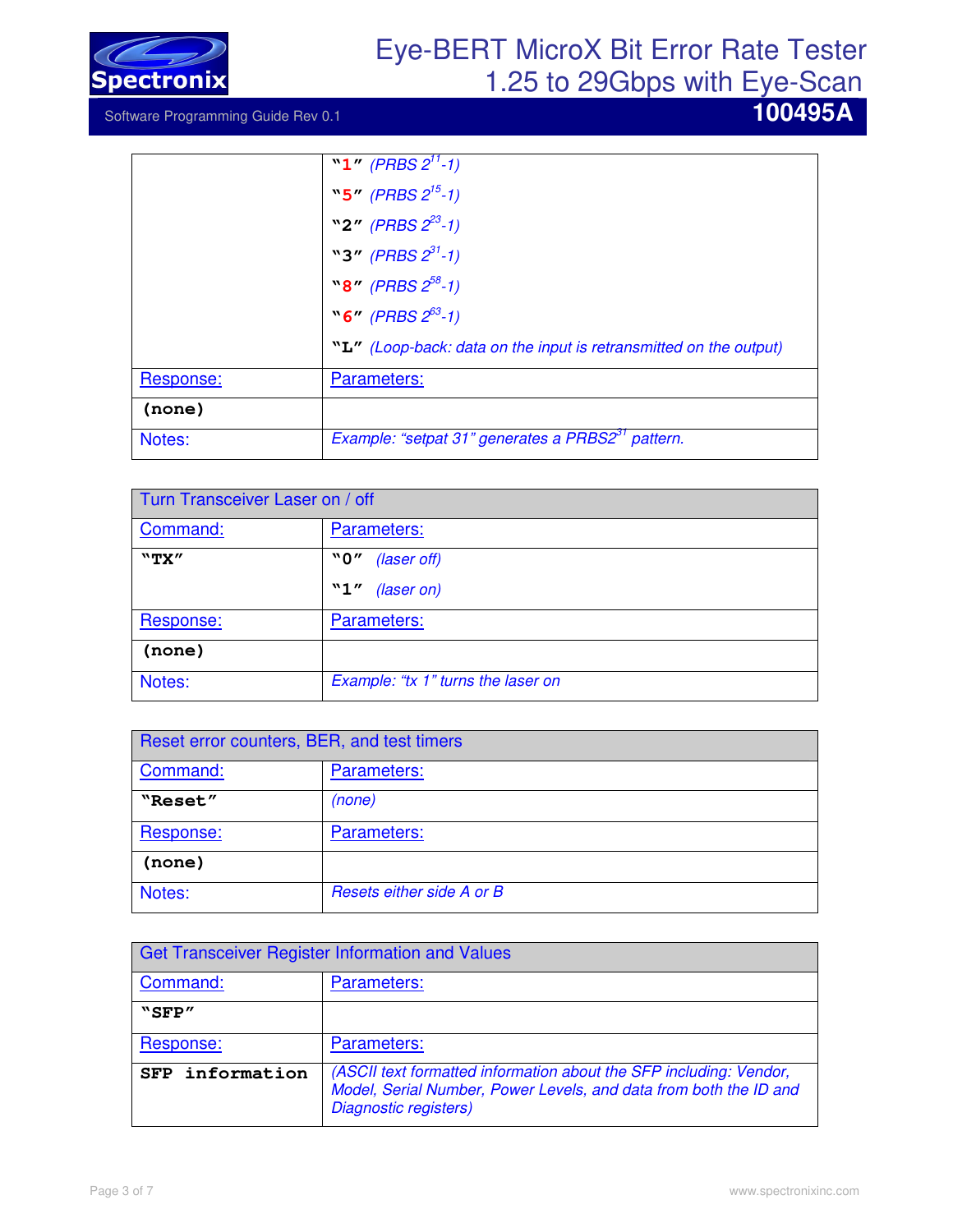

Software Programming Guide Rev 0.1 **100495A** 

Notes:

| Get Transceiver Register Information and run Automated Performance Testing |                                                                                                                                                                  |
|----------------------------------------------------------------------------|------------------------------------------------------------------------------------------------------------------------------------------------------------------|
| Command:                                                                   | Parameters:                                                                                                                                                      |
| "Test"                                                                     |                                                                                                                                                                  |
| Response:                                                                  | Parameters:                                                                                                                                                      |
| SFP information<br>and Test<br>Results                                     | (ASCII text formatted information about the SFP including: Vendor,<br>Model, Serial Number, Power Levels, and data from both the ID and<br>Diagnostic registers) |
| Notes:                                                                     | Test results are evaluated on the information read from the<br>SFP registers. The test takes about 17 seconds to complete.                                       |

| Read the measurement results                           |                                                                                                                                                                                                            |
|--------------------------------------------------------|------------------------------------------------------------------------------------------------------------------------------------------------------------------------------------------------------------|
| Command:                                               | Parameters:                                                                                                                                                                                                |
| "R"                                                    | (none)                                                                                                                                                                                                     |
| Response:                                              | <b>Parameters:</b>                                                                                                                                                                                         |
| Bit Rate (four bytes)                                  | Rate (bps/10) = byte1 * $2^{n}24 +$ byte2 * $2^{n}16 +$ byte3 * $2^{n}8 +$<br><b>byte4</b> A Bit Rate value of 0 indicates that there is a frequency<br>error most likely caused by an out of range value. |
| <b>PRBS Setting (one</b><br>byte)                      | (per "SetPat" command above)                                                                                                                                                                               |
| <b>Receive Optical power</b><br>in dBm (two bytes)     | Power (dBm) = $(32768 - (byte1 * 256 + byte2)) / 100$                                                                                                                                                      |
| <b>Transmit Optical</b><br>power in dBm (two<br>bytes) | Power (dBm) = $(32768 - (byte1 * 256 + byte2)) / 100$                                                                                                                                                      |
| <b>Transmit Wavelength</b><br>(three bytes)            | <i>Wavelength (nm) = (bytel</i> $*2^{16}$ + byte2 $*2^{8}$ + byte3)) / 100                                                                                                                                 |
| <b>SFP Temperature in</b><br>°C (two bytes)            | Temp (°C) = $(32768 - (byte1 * 256 + byte2)) / 100$                                                                                                                                                        |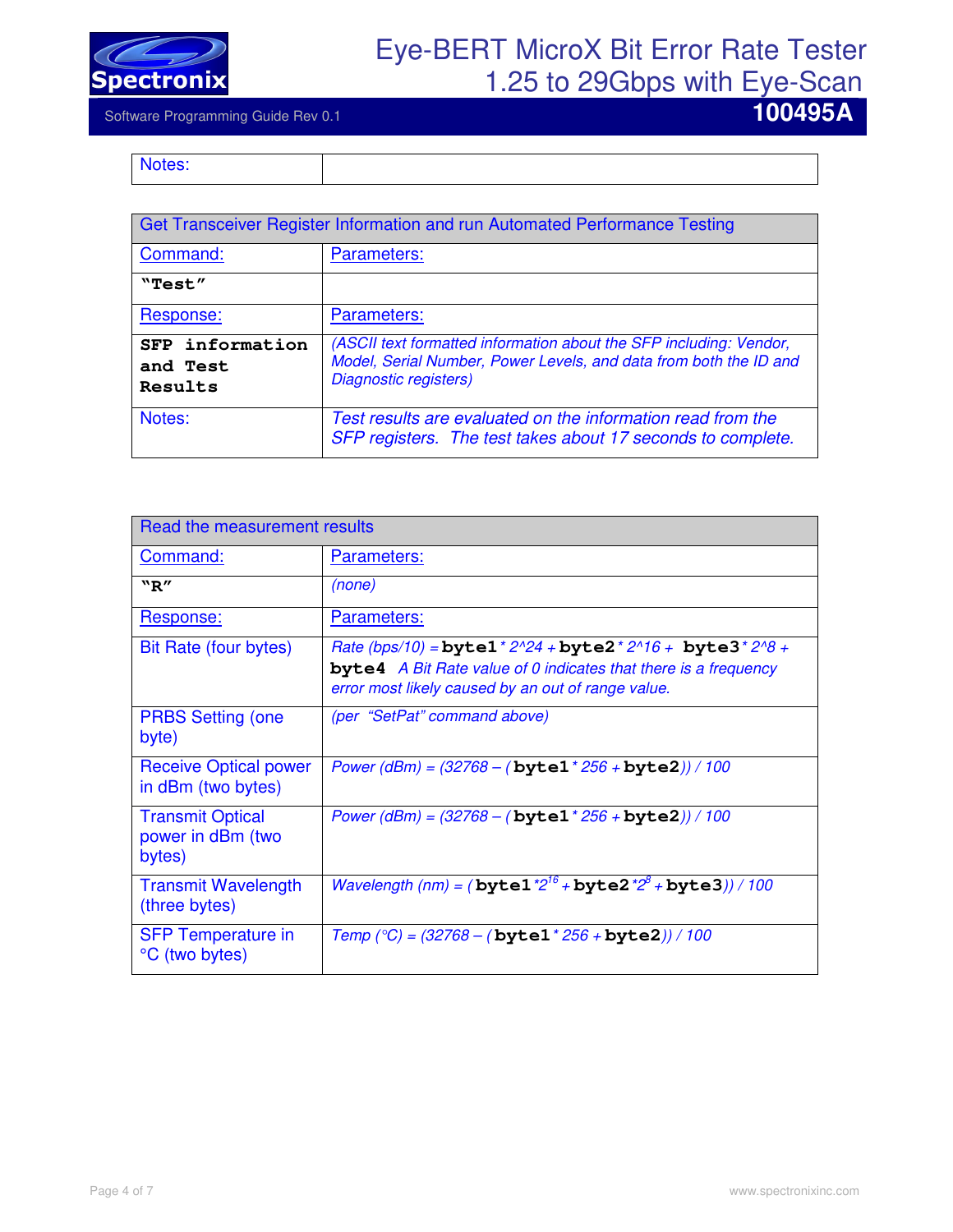

| <b>Optical Receiver</b><br>status (one byte) | 0<br>(not used)                                                                                 |
|----------------------------------------------|-------------------------------------------------------------------------------------------------|
|                                              | (no signal)<br>1                                                                                |
|                                              | 2<br>(signal and sync)                                                                          |
|                                              | 3<br>(signal but no lock)                                                                       |
|                                              | D[6] (SFP is inserted)                                                                          |
|                                              | D[7] (new SFP inserted, cleared after "?" command)                                              |
| Total bit count (four<br>bytes)              | Count = $(\text{byte1} * 2^{16} + \text{byte2} * 2^8 + \text{byte3}) * 2^{(\text{byte4} - 24)}$ |
| Error count (four<br>bytes)                  | Errors = $(\text{byte1} * 2^{16} + \text{byte2} * 2^8 + \text{byte3}) * 2^{\text{byte4} - 24})$ |
| Eye opening (two                             | Horiz = $(\text{byte1}/32 (UI))$                                                                |
| bytes)                                       | <i>Vert = (byte1 *3.125 (mV)</i>                                                                |
| Detected Pattern (one                        | $PRBS + 100*$ Inverted (107 = PRBS7, inverted).                                                 |
| byte)                                        | See "SetPat" command.                                                                           |
| Termination (one byte)                       | <b>OxOO</b> (termination character)                                                             |
| Notes:                                       | $BER = Errors / Count$                                                                          |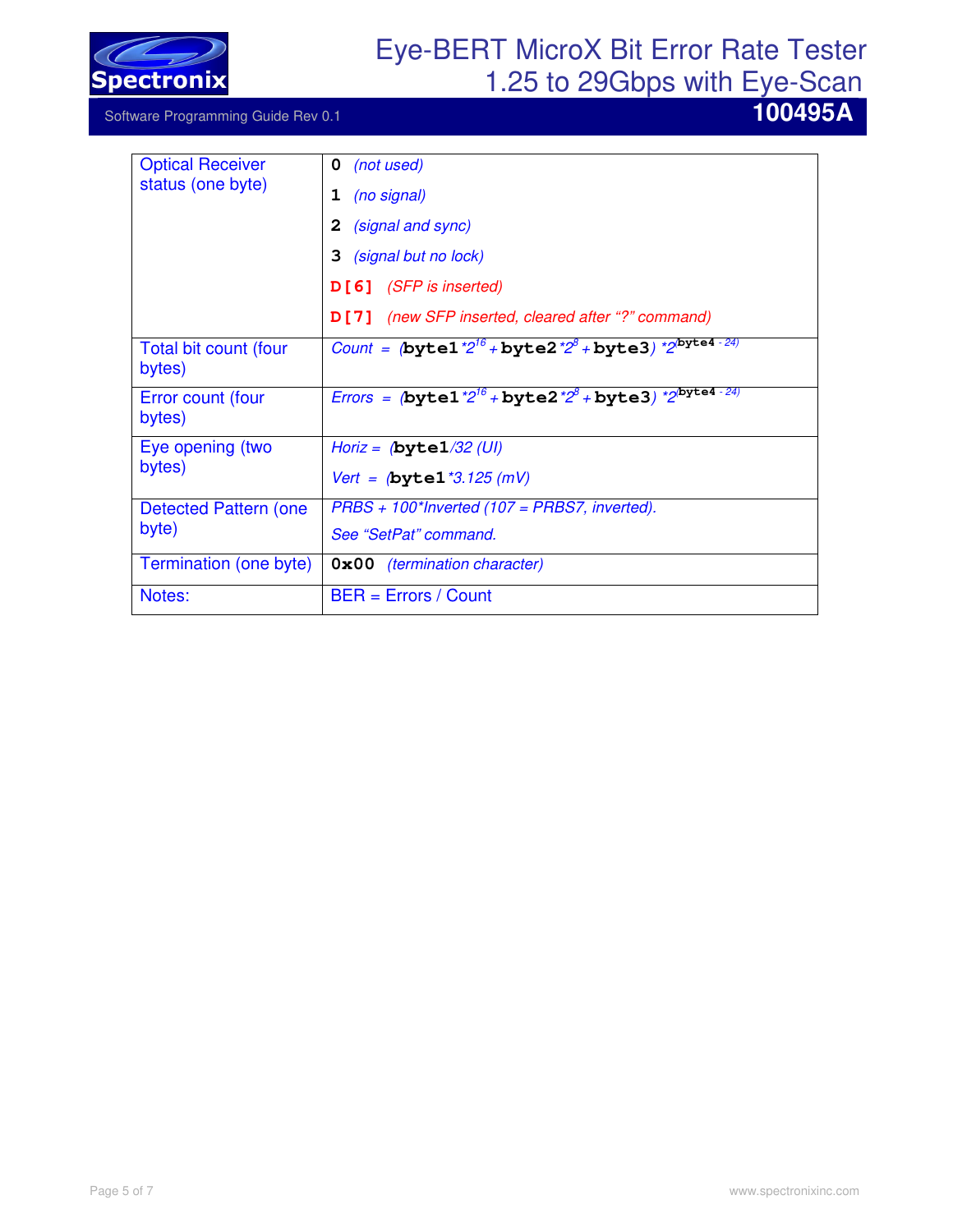

| Read SFP Register (V 1.3 and above)         |                                                                                                                                                                                                                                                                                                                                                                         |
|---------------------------------------------|-------------------------------------------------------------------------------------------------------------------------------------------------------------------------------------------------------------------------------------------------------------------------------------------------------------------------------------------------------------------------|
| Command:                                    | <b>Parameters:</b>                                                                                                                                                                                                                                                                                                                                                      |
| "RdSFP"                                     | "t" "#" "t": register type – either "I" for information or "D" for<br>diagnostic, "#": register number in hex                                                                                                                                                                                                                                                           |
|                                             | Example: "RdSFP I 0x44"                                                                                                                                                                                                                                                                                                                                                 |
|                                             | Reads the first byte of the serial number from the information register<br>at address 0x44                                                                                                                                                                                                                                                                              |
| Response:                                   | Parameters:                                                                                                                                                                                                                                                                                                                                                             |
| Register type,<br>register<br>number, value | <i>Example:</i> "a0:44 = $35"$<br>(information register (0xA0), register number (0x44), value (5 ASCII)                                                                                                                                                                                                                                                                 |
| Notes:                                      | The physical address of the information register is 0xA0 and the<br>physical address of the diagnostic register is 0xA2. All values<br>passed in and returned are in hex, preceding "0x" is optional. Input<br>parameters should be separated by a space. Note, not all SFP<br>vendors support reading and writing all locations. See SFF-8472 for<br>more information. |

| Write SFP Register, then respond with read back value (V 1.3 and above) |                                                                                                                                                                                                                                                                                                                                                                                    |
|-------------------------------------------------------------------------|------------------------------------------------------------------------------------------------------------------------------------------------------------------------------------------------------------------------------------------------------------------------------------------------------------------------------------------------------------------------------------|
| <b>Command:</b>                                                         | Parameters:                                                                                                                                                                                                                                                                                                                                                                        |
| "WrSFP"                                                                 | "t" "#" "v" "t": register type - either "I" for information "D" for<br>diagnostic, or "T" for tuning, "#": register number in hex, "v": value to<br>be written in hex.                                                                                                                                                                                                             |
|                                                                         | Example: "WrSFP D 0x80 0x55"                                                                                                                                                                                                                                                                                                                                                       |
|                                                                         | Writes 0x55 to the first byte of the user writable EEPROM area at<br>register at address 0x80.                                                                                                                                                                                                                                                                                     |
| Response:                                                               | Parameters:                                                                                                                                                                                                                                                                                                                                                                        |
| Register type,                                                          | <i>Example:</i> "a2:80 = 55"                                                                                                                                                                                                                                                                                                                                                       |
| register<br>number, value                                               | (diagnostic register (0xA2), register number (0x80), value read back<br>(0x55)                                                                                                                                                                                                                                                                                                     |
| Notes:                                                                  | The physical address of the information register is 0xA0 and the<br>physical address of the diagnostic and tuning register is 0xA2. All<br>values passed in and returned are in hex, preceding "0x" is optional.<br>Input parameters should be separated by a space. Note, not all SFP<br>vendors support reading and writing all locations. See SFF-8472 for<br>more information. |

| Scan an eye diagram |                              |
|---------------------|------------------------------|
| Command:            | <b>Example / Parameters:</b> |